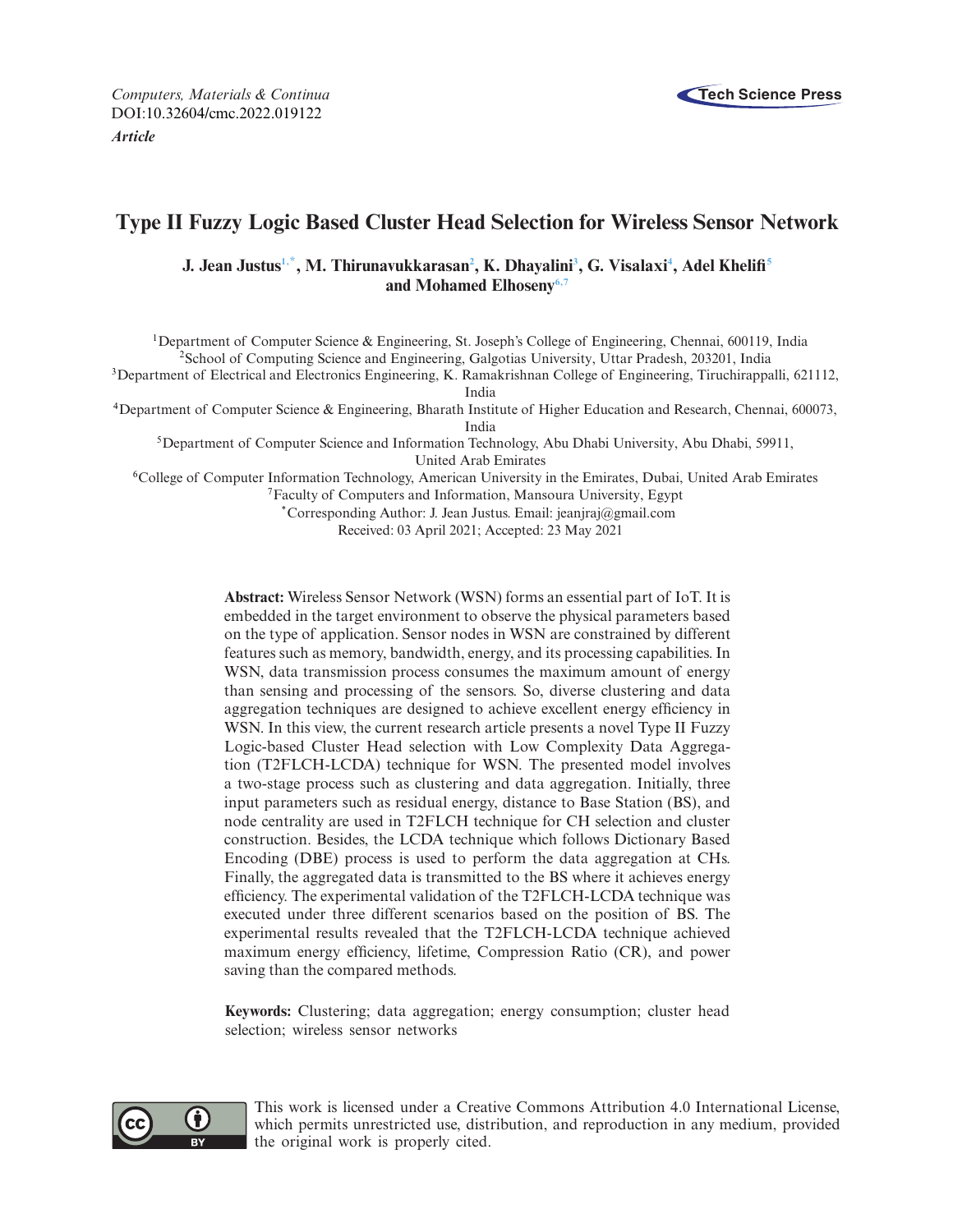### **1 Introduction**

Wireless Sensor Networks (WSN), a kind of wireless network, are composed of several isolated and small sensors placed in a target field. These sensors interact with one another through wireless connections [\[1](#page-14-0)]. Sensor is nothing but an inexpensive device termed as mote/node which performs with restricted features based on energy assets and calculation ability. The recent developments in wireless communication technology and microelectronics expanded the application of this technique through several WSN applications. There is a drastic growth experienced in WSN applications in the recent years [\[2](#page-14-1)]. WSNs are widely applied in agriculture, industries, environment, defense, healthcare and smart city environment. Some of the instances where WSN is applied include smart grids [\[3](#page-14-2)] and health care [\[4\]](#page-14-3). The major goal of WSN sensors is to observe few physical parameters in their respective platforms and transmit the values to base station that collects the data for further processing. The last device in WSN is Base Station (BS) sink or gateway.

Base Station (BS) is generally linked to power grid and can perform complex calculations. To be accurate, the power assets in sensors are restricted to WSN due to which it ensures the proper functioning of the network. However, it collects all the necessary data and transmits the same to BS. Thus, the most common problem of WSN is its lifetime. So efforts are taken to raise the lifetime of network to avoid the battery of nodes from getting wasted, while attaining unwanted processes. Clustering is one of the most beneficial methods to increase the lifetime of networks, while conventional routing is a better candidate for huge networks. Among a bunch of nodes, a few of them are selected as Cluster Heads (CH) [\[5](#page-14-4)]. CHs collect the information from related nodes which are otherwise cited as 'contributing nodes'. The nodes that transmit their measurements to CH are generally present nearby the CH. Later, all the CHs aggregate the data from its sets and transmits the data to BS. This method prevents every node from getting exhausted. This is because the transmission does not occurs directly to BS as this process reduces their battery lifetime quickly, due to nonlinear dependency of the power loss with distance.

WSN consumes less energy for calculation than data transmission. Instead of transferring the sensed data to sink node separately every time, the data is initially gathered and combined by aggregate functions like  $avg()$ , sum $()$ , and so on. Then, it is sent to sink node where several energies can be stored. The efficiency of the transmission between nodes is decided based on data aggregate method. Data aggregation is an essential process to reduce the consumption of energy and store the constrained assets. An efficient data aggregation method can improve energy effectiveness and lifetime of the network [\[6\]](#page-14-5).

The current research article presents a novel Type-II fuzzy Logic-Based Cluster Head selection with Low Complexity Data Aggregation (T2FLCH-LCDA) technique for WSN. The presented model includes a two-stage process such as clustering and data aggregation. At first, three input parameters namely, Residual Energy (RE), distance to base station (DBS), and node centrality (NC) are used for CH selection and cluster construction in T2FLCH technique. In addition, the LCDA technique encompasses a Dictionary Based Encoding (DBE) process to achieve data aggregation at the CHs. At last, the aggregated data is transmitted to BS where it achieves the energy efficiency. The proposed T2FLCH-LCDA technique was simulated under three dissimilar scenarios based on the position of BS and the results are present in upcoming sections.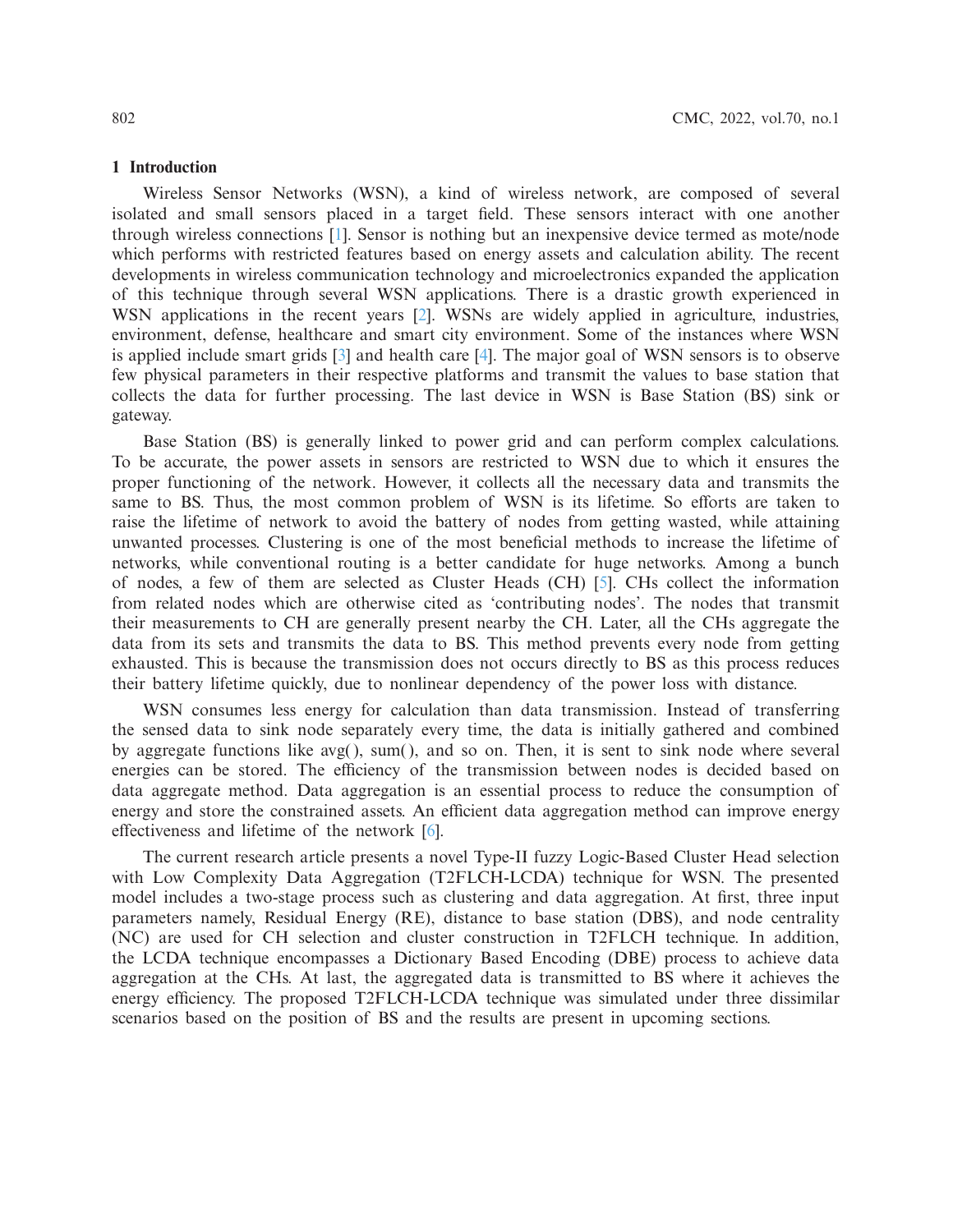### **2 Literature Review**

method.

Clustering process can be executed through Artificial Intelligence (AI). Mainly, Fuzzy Rule Based Systems (FRBS) emphasize the clustering process as an appropriate method to decide the nodes that may act as the CH. Such system is applied in different fields to find the right candidate, whenever there is a need. For clustering, Moorthi et al. [\[7](#page-14-6)] defined a particle optimization method depending on LEACH protocol. Agrawal et al. [\[8\]](#page-14-7) utilized an FL Type-1 distributed method with two outputs. In this method, the initial outcomes determine the sent radius of the transmitted message whereas the next one decides whether a node would become a CH or not. Cluster head Election using FL (CHEF) is one of the primary centralized techniques which utilizes the expert system [\[9](#page-14-8)]. The BS implements a FL Type-1 process to select the node that acts as CH in every event. In Zhang et al. [\[10\]](#page-14-9), the BS chooses the optimum node depending upon fuzzy type-2

In Heinzelman et al. [\[11](#page-14-10)], BS obtains the data about location and energy of the nodes. Later, the base station follows simulated annealing method to decide the node that can organize itself as a CH. Thangaramya et al. [\[12\]](#page-14-11) defined a centralized technique which followed an extremely complicated method. Particularly, Convolutional Neural Network (CNN) was used to determine the optimum CH. Shivappa et al. [\[13\]](#page-15-0) introduced a centralized method in which the BS utilizes AI as FCM to define the optimum position center for all the clusters. Merabtine et al. [\[14\]](#page-15-1) demonstrated a centralized technique in which PSO was utilized for selecting the optimum CH. Abidoye et al. [\[15\]](#page-15-2) emphasized the importance of IoT in WSN. This energy efficient method was proposed for allowing a service-oriented application in IoT-enabled WSN field under two phases. In initial phase, clustering-based method is utilized to serve the application whereas in the subsequent phase, an energy aware method was implemented. These methods were predominantly better though it remained insufficient for IoT networks. Further, their efficiency was poor in case of static networks. Li et al. [\[16\]](#page-15-3) presented a comprehensive research on IoT networks in which the researchers introduced Analytical Hierarchy Procedure (AHP) and fuzzy-based energy management system for the organization of industrial tools. In Kasana et al. [\[17](#page-15-4)], fuzzy-based vehicular physical methods were investigated upon Internet of Vehicles (IoV) utilizing fuzzy architecture with Markov chain in order to optimize the location-oriented channel access delay.

Hu et al. [\[18](#page-15-5)] proposed an additional feature of IoV that allows transmission to occur at the edge using FL. Clustering Head or gateways were selected with the help of few parameters such as antenna height, fuzzy variable velocity, and vehicle neighboring density. Kaiwartya et al. [\[19\]](#page-15-6) proposed a genetic virtualization method as a technique to overcome the torrent delay and minimize the energy consumption in IoT-allowed sensor networks. Kaiwartya et al. [\[20](#page-15-7)] presented a method which was utilized for appropriate placement of nodes to connect and the method was used for agricultural purposes. There are two techniques followed to place the nodes depending on seven metrics which calculate the quality measurement of sensor nodes. Delgado et al. [\[21\]](#page-15-8) introduced a distributed method to create a dynamic cluster. However, it is rarely supported by the BS. Particularly, the BS sends three messages in network lifetime to reconfigure the skipped value of network.

# **3 The Proposed T2FLCH-LCDA Technique**

The workflow involved in the proposed T2FLCH-LCDA technique is shown in [Fig. 1.](#page-3-0) According to the figure, the nodes are randomly deployed in target region. Then, the initialization of nodes occurs after which CH selection process is executed by following T2FLCH technique. Once the CHs are selected, the nodes nearby the CHs join the CHs and form clusters. Then,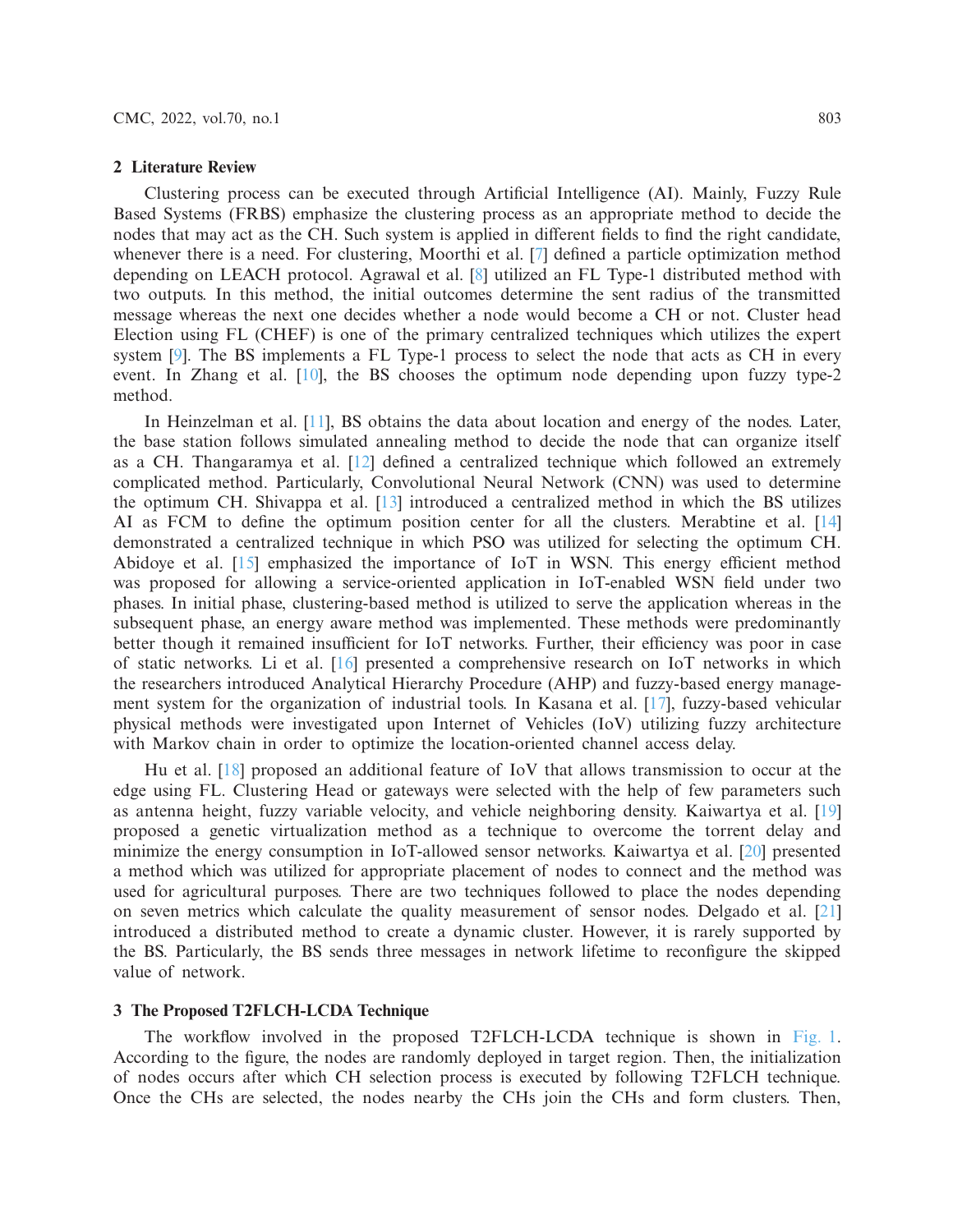the CM transmits the data to CH which then performs data aggregation using LCDA technique. Finally, the aggregated data is transmitted to the BS.



<span id="page-3-0"></span>**Figure 1:** The working process of T2FLCH-LCDA model

### *3.1 System Model*

Assume a network of N nodes that are randomly deployed in the target area to sense the physical parameters in environment. Here, the clustering process occurs according to T2FLCH technique. Every cluster has only one CH that receives the data from its respective CMs. The nodes are static and homogeneous in nature i.e., possess identical initial energy and are able to sense the region, process the sensed data, and transmit it. The radio links present among the nodes are symmetric in nature. This denotes that the node necessitates an identical amount of energy to transmit data in all the directions [\[22\]](#page-15-9). BS is installed at three possible locations in the target field. The sensors are able to modify the transmission power based on the distance between the recipient nodes. Packet size is deemed to be *m* bits. The entire energy spent during the transmission of a packet of *m* bits over *l* meter distance between two nodes can be derived using the following Eq.  $(1)$ :

<span id="page-3-1"></span>
$$
E_{TNE}(m,l) = \begin{cases} m * E_{elect} + m * \varepsilon_{fsp} * l^2 & \text{if } l < l_o \\ m * E_{elect} + m * \varepsilon_{mpf} * l^4 & \text{if } l \ge l_o \end{cases}
$$
 (1)

The energy spent on receiving a packet of *m* bits from the transmitted node is given herewith.

$$
E_{RCE}(m) = m * E_{elect}
$$
 (2)

where  $E_{elect}$  signifies the data with regards to energy dissipation that can be influenced by different factors such as bit rate, modulation, etc. In addition, ε*fsp* and ε*mpf* represent the energy utilization factors in free space path and multipath fading correspondingly. If two sensors are detached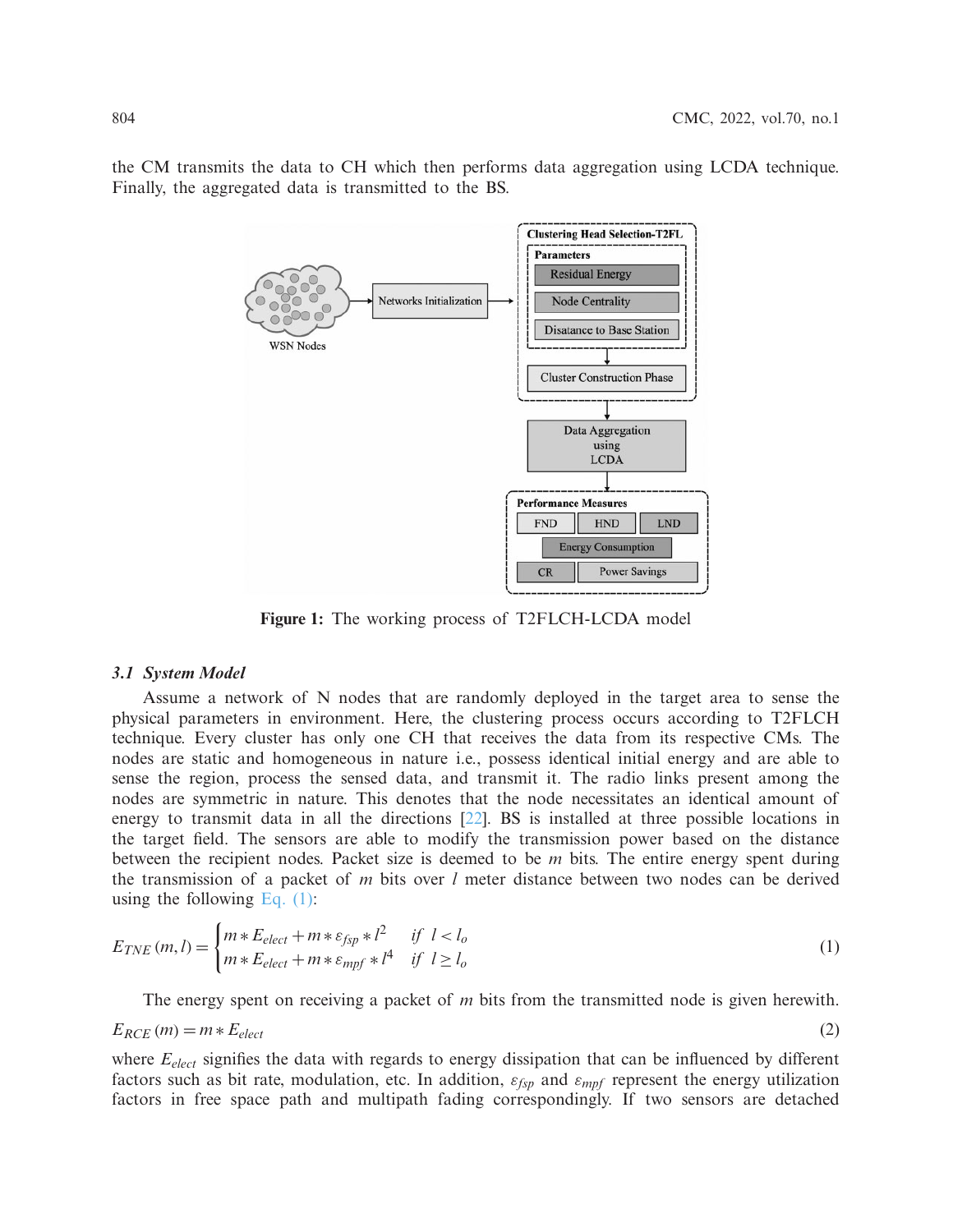from the limit of threshold value  $l_o(l_o = \sqrt{\mathcal{E}_{fsp}/\mathcal{E}_{mp}})$ , it utilizes the free space model. In other terms, multipath fading channel is applied to determine the amount of energy utilized during transmission.

# *3.2 T2FLCH Based Clustering Technique*

The presented T2FLCH-based clustering technique involves three input parameters to select the CHs in WSN. Residual Energy (RE), Node Centrality (NC), and DBS are the input variables in the proposed T2FLCH-LCDA model. Residual Energy is an essential feature to signify a node as either CH or not, since CH nodes use further energy to become a member node. CH nodes gather information from the members, collates the gathered information, and transmits it to BS. In Node Centrality (NC), the total number of one-hop neighboring nodes in  $R_c$  of the node is named after Node Degree (ND). NC is a feature that defines the node when it is placed in the middle of its neighbors. A node has higher probabilities of getting chosen as a CH under less NC value.

<span id="page-4-0"></span>
$$
NC = \frac{\sqrt{\sum_{i=1}^{ND} dist_i^2 / ND}}{Ntk-Dimension}
$$
 (3)

In Eq.  $(3)$ , ND relates to the counting of neighbors in transmission radius  $R_c$  of node and Ntk-Dimension value is 'M' in  $M \times M$  field region and dist<sup>2</sup> implies the distance through *i*th adjacent nodes. The amount of energy, utilized in the transmission of data increases, when the distance between transmitter as well as receiver nodes increases [\[23\]](#page-15-10). From energy conservation perspective, the distance between CH as well as BS is to be minimized.

Distance to 
$$
BS = \frac{d_i}{\alpha \cdot \text{N} t k \cdot \text{Dimension}}
$$
 (4)  

$$
\alpha = \frac{d_{\text{max}}}{\text{N} t k \cdot \text{Dimension}}
$$

where  $d_i$  refers to the distance between nodes *i* and the BS,  $d_{\text{max}}$  represents the maximal distance between a node in the network and BS whereas  $\alpha$  implies the network dimensional particular constant. T2FLCH-LCDA takes 1 output variable chance. It can be a crisp output value depends upon the fact that the CH ability of node gets resolved. The superior chance value signifies the superior chance of a node being chosen as a CH. Type-2 Mamdani system is employed in T2FLCH technique. It is composed of two components namely Fuzzifier, Rules, Inference Engine and Output (Type reducer and Defuzzifier). The general block diagram of T2FLCH technique is shown in [Fig. 2](#page-4-1) which has three input parameters that decides whether a node can become a CH or not.



<span id="page-4-1"></span>**Figure 2:** The structure of T2FLCH model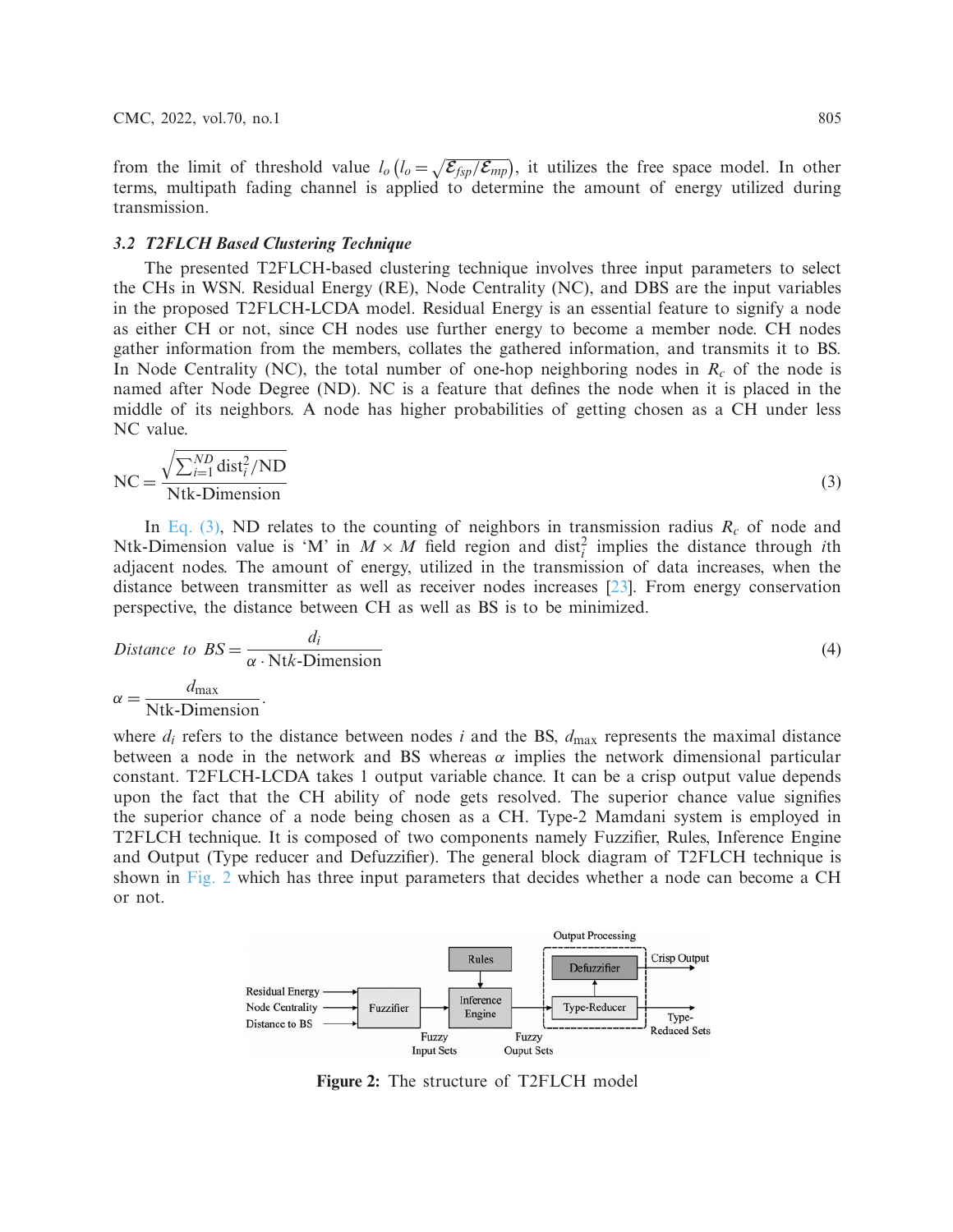### *3.2.1 Fuzzification Process*

The process of fuzzification is to map every individual crisp input value to a fuzzy set. In T2FLCH technique, the fuzzifier element performs the mapping of crisp input vector  $x' =$  $(x'_1, \ldots, x'_p)$  to Type 2 fuzzy set  $\tilde{A}_{x'}$ . To simplify the computation, singleton fuzzification model is employed, i.e., for  $\forall i = 1, \ldots, p$ , the membership function of the fuzzified input set  $\tilde{X}_i$  is represented herewith.

$$
\mu_{\tilde{X}_i}(x_i) = \begin{cases} 1/1 & x_i = x_i^0 \\ 1/0 & x_i \neq x_i^0 \end{cases}
$$
\n(5)

and  $\mu_{\tilde{A}_{x'}}(x) = \prod_{i=1}^p \mu_{\tilde{X}_i}(x_i)$ , where  $x = (x_1, \dots, x_p)$ , and  $\sqcap$  signify the juncture function of type-2 fuzzy sets. The three input values come under a uniform range of [0, 1]. To minimize the computation complexity, three inputs are partitioned into three levels namely, low, medium, and high. Every secondary Membership Function (MFs) is engaged to an interval set, whereas the primary membership remains triangular or trapezoidal [\[24](#page-15-11)]. The output variable denotes the chance of becoming CH which can be partitioned into six stages such as very weak, weak, little weak, lower medium, medium and higher medium [\[25\]](#page-15-12).

### *3.2.2 Fuzzy Rules*

The proposed T2FLCH technique generates a set of 27 IF-THEN rules. The rules are generally represented as given herewith.

$$
R^l: IF x_1 \text{ is } \tilde{F}_1^l \text{ and } \dots \text{ and } x_n \text{ is } \tilde{F}_n^l \text{ THEN } y_1 \text{ is } \tilde{G}_1^l \text{ and } y_2 \text{ is } \tilde{G}_2^l \tag{6}
$$

where  $\tilde{F}^l_i$  (*i* = 1, 2, 3) denotes the type-2 antecedent fuzzy set,  $\tilde{G}^l_j$  (*j* = 1, 2) represents the type-2 consequent fuzzy set. The node with maximum energy, minimum DBS, and high node degrees have the likelihood of becoming CH.

# *3.2.3 Inference and Output Processing*

This technique utilizes the Center Of Sets (COS) type-reducer that integrates the task of typereducing and inference. Particularly, for  $j$ th  $(j = 1, 2)$  type-2 fuzzy output set, COS type-reducer substitutes all type-2 subsequent set,  $\tilde{G}_j^l$ , with its centroid,  $C_{\tilde{G}_j^l}$  (which is a type-1 set by itself) and detects an average weight of this centroid. The weight related to  $l$ th ( $l = 1, \ldots, 27$ ) centroid is the degree of firing equivalent to *l*th rule i.e., the firing interval  $[f^l, f^{-l}(x)]$ , where the right endpoint  $f^{-l}(x)$  and left endpoint  $\underline{f}^{l}(x)$  are calculated by upper membership functions  $\underline{\mu}_{\tilde{F}_i^{l}}(x_i)$ and low membership function  $\underline{\mu}_{\tilde{F}_i^l}(x_i)$  of antecedent type-2 fuzzy set  $\tilde{F}_i^l$ ,  $i = 1, ..., p$ , which are correspondingly given herewith  $\forall x = (x_1, \ldots, x_p)$ ,

$$
\underline{f}^{l}(x) = \underline{\mu}_{\tilde{F}_{1}^{l}}(x_{1}) * \cdots * \underline{\mu}_{\tilde{F}_{p}^{l}}(x_{p})
$$
\n
$$
f^{-l}(x) = \overline{\mu}_{\tilde{F}_{1}^{l}}(x_{1}) * \cdots * \overline{\mu}_{\tilde{F}_{p}^{l}}(x_{p}).
$$
\n(7)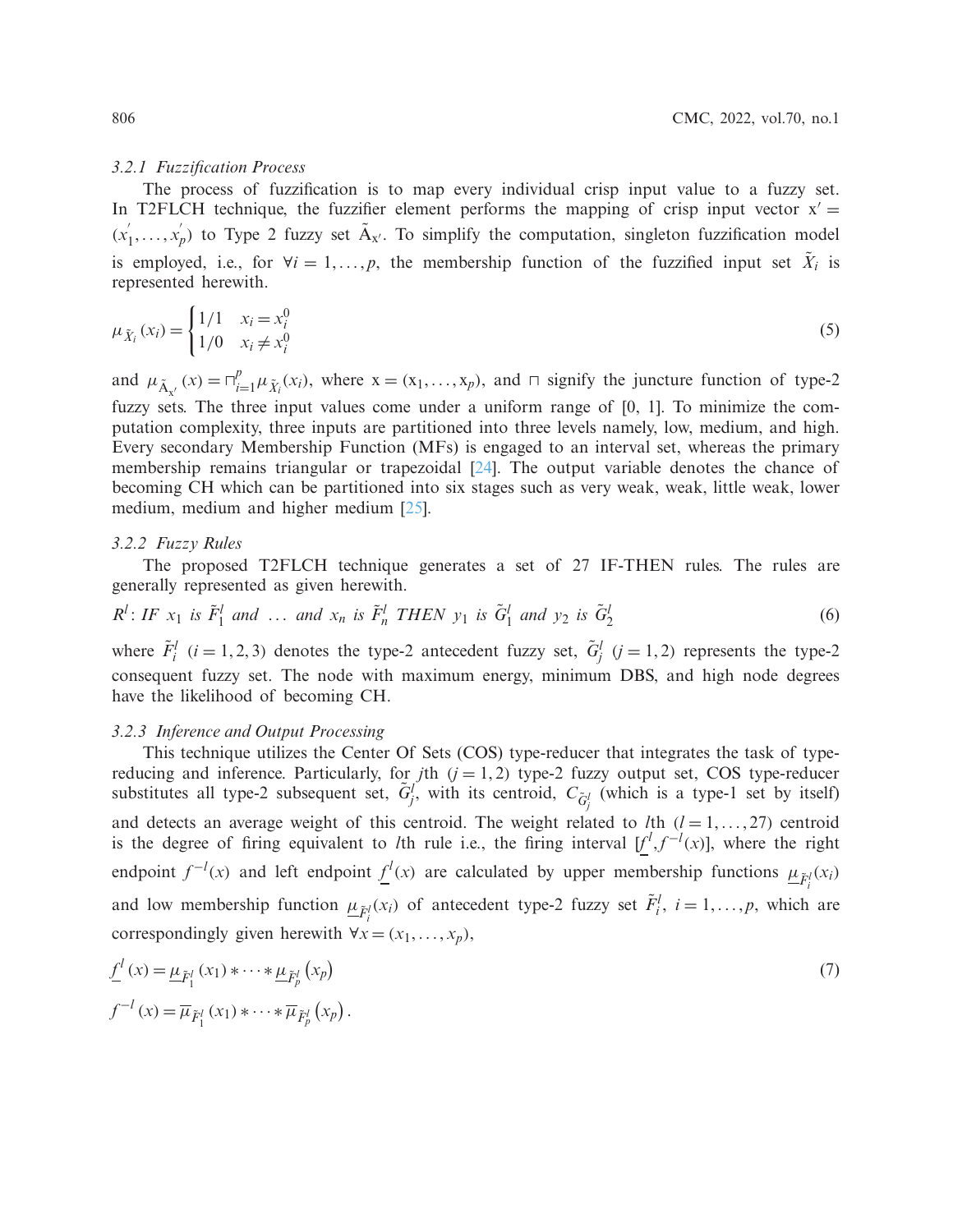The *j*th (*j* = 1, 2) extend output  $Y_{cos}^j(x)$  of T2MFLS is given as:

$$
Y_{cos}^{j}(x) = [y_{jl}(x), y_{jr}(x)] = \int_{y_{j}^{l} \in [y_{jl}^{l}, y_{jr}^{l}]} \cdots \int_{y_{j}^{M} \in [y_{jl}^{M}, y_{jr}^{M}]} \int_{f^{l} \in [f^{l}f^{-l}]} \cdots \int_{f^{M} \in [f^{M}f^{-M}]} 1 / \frac{\sum_{i=1}^{M} f^{l} y_{j}^{l}}{\sum_{i=1}^{M} f^{l}}
$$
(8)

where  $Y_{cos}^{j}(x)$  (*j* = 1, 2) represents the interval type-1 set defined by two endpoints,  $y_{jr}(x)$ , and  $y_{jl}(x)$  and  $\left[ y_{jl}^l, y_{jr}^l \right]$  ( $l = 1, ..., 27$ ) corresponding to the centroid of type-2 interval subsequent set  $G_j^l$ . Furthermore, it neglects x in firing interval  $\left[\underline{f}^l(x),f^{-l}(x)\right]$  for simple indication. Lastly, it defuzzifies the *j*th extended output  $Y_{cos}^j(x)$  by an average of  $y_{jr}(x)$  and  $y_{jl}(x)$ , the *j*th defuzzified output of this interval T2FLCH method is as given below.

$$
y_j(x) = \frac{y_{jl}(x) + y_{jr}(x)}{2}
$$
\n(9)

## *3.2.4 Cluster Head Selection Algorithm*

Next to T2FLCH process, all alive nodes have their probability, *si*. Probability denotes that these nodes can be a candidate CH. The node with high probability is defined as the CH. When a node becomes a CH, then the nodes with competitive radius further cannot be chosen as CH. With the mortality of nodes, the number of nodes that are alive keeps on varying. While the optimum cluster number also varies accordingly. In this method, it selects *kopt* CH in sequence, where *kopt* denotes the optimum cluster number for all rounds which is estimated as given herewith.

$$
k_{opt} = \left\lfloor n * P * \left( \frac{n - \text{dead}}{n} \right) + 0.5 \right\rfloor \tag{10}
$$

where *n* represents the node counts whereas the 'dead' indicates the number of energy-exhausted nodes and *P* denotes the CH probability.

# **Algorithm 1:** T2FLCH technique

```
if BS receive node details then
     Determine the probability by T2FLCH technique
     node i ← not dead
     n_i·probability \leftarrow (n_i·energy, n_i·degree, n_i·distance)
end if
[Pro] = arranget([s·probability], 'descending')
cluster = 1; i = 1;
while cluster \langle = k_{opt} + 1 \rangle do
     Pro(i) \leftarrow assign CH
     cluster = cluster + 1;if d\left(\text{Pro}(i), s_j\right) \leq s_{\text{Pro}(i)}·radius then
          s_i \leftarrowno CH
     end if
     i = i + 1;end while
```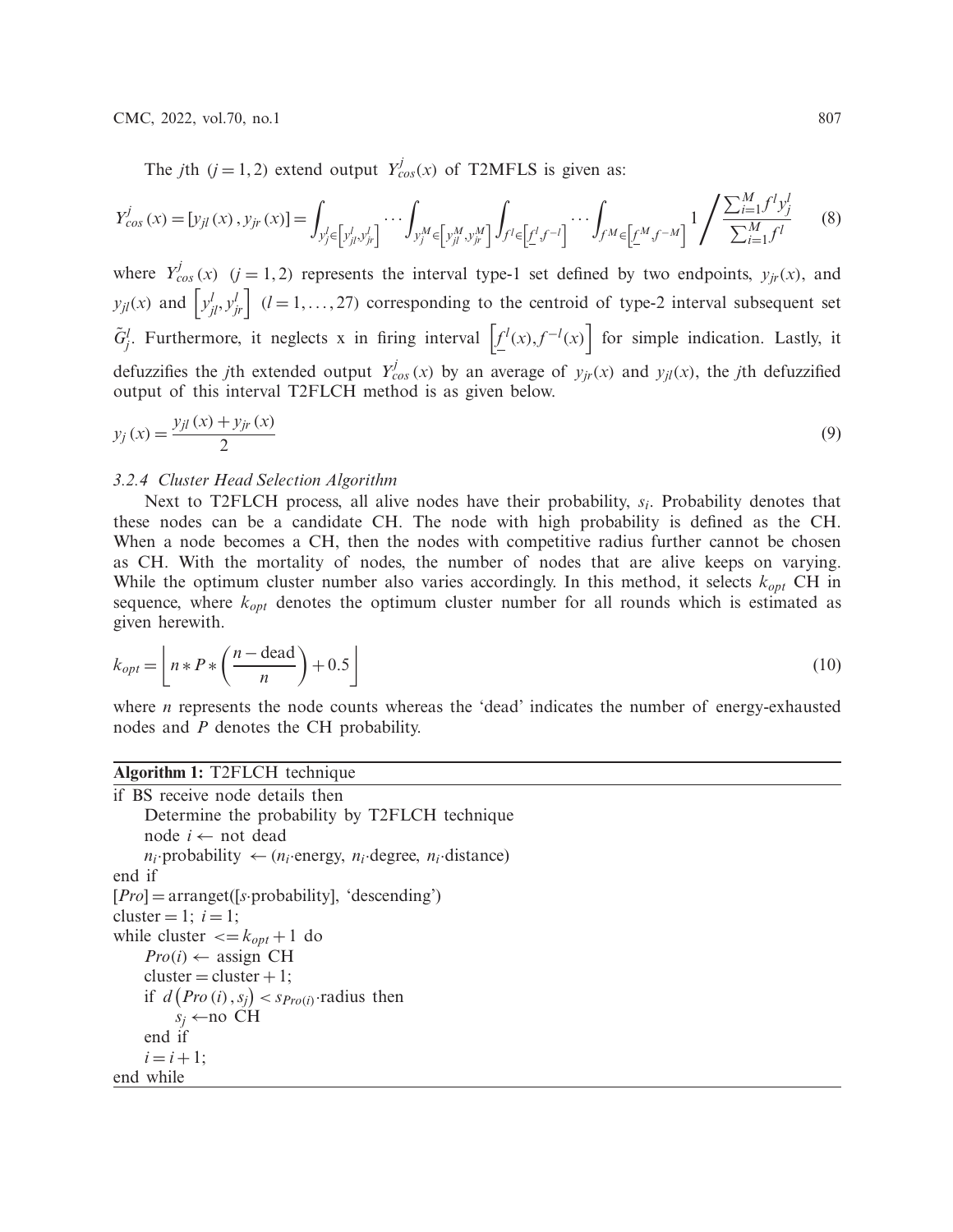### *3.3 DBE Based Data Aggregation Technique*

After the clusters are constructed, every CH executes the DBE technique to aggregate the data received from its CMs. The proposed DBE model is a bit-oriented, dictionary-based single character encoding model that utilizes Deterministic Code Allocation Dictionary (DBED) for codeword allocation to the input data. It allocates a predefined length codeword for all the characters in input data using DBED. A peculiar characteristic of DBE model is its utilization of 4-bit codeword to all possible characters that exist in the input data. When considering an input data of length N, the DBE technique desires the lowest number of  $C_{bits}$  for storing the aggregated data which is determined as given below.

$$
C_{bits} = \sum_{i=1}^{N} N_{DBE}(i)
$$
\n<sup>(11)</sup>

where *N<sub>DBE*</sub> denotes the bit count that exists in codewords. In most of the cases, the bit count required for storing a character is equivalent to 4. Then, the bit count which is required on an average for storing an individual character in DBE model is given below.

$$
DCA_{ch\_av} = \frac{C_{bits}}{N} \approx 4\tag{12}
$$

Primarily, the DBE model keeps DBED which holds a set of codewords for 12 possible characters (0–9 numerals, ',' and '\*') that exist in WSN. It significantly assists in the reduction of complexity of the presented technique. Besides, astreik (\*) is employed as a delimiting element and is employed in the detection of endpoint of every sample. DBED encompasses a static 4-bit codeword for 12 characters which eliminates the necessity of delimiting elements for characters. DBED is kept at fixed value at both transmitter and receiver sides apriori. Upon receiving the input data, the DBE model utilizes DBED and allots respective codewords. Next to the assignment of codewords, merging process occurs to generate a compressed file. At last, the resulting optimum codewords of the encoded characters undergo concatenation to generate the compressed file which includes only 50% of its actual size. This is also communicated to the receiving end. [Fig. 3](#page-7-0) illustrates the existing codewords in DBED.

| <b>Character</b>  | <b>Optimal Codeword</b> | No. of bits required    |
|-------------------|-------------------------|-------------------------|
|                   | 0000                    | $\overline{4}$          |
| $\bf{0}$          | 0001                    | $\overline{4}$          |
| n                 | 0010                    | $\overline{4}$          |
| $\overline{2}$    | 0011                    | $\overline{4}$          |
| 3                 | 0100                    | $\overline{4}$          |
| 4                 | 0101                    | $\overline{4}$          |
| 5                 | 0110                    | $\overline{4}$          |
| $\boldsymbol{6}$  | 0111                    | $\overline{\mathbf{4}}$ |
| $\overline{7}$    | 1000                    | $\overline{4}$          |
| $\bf{8}$          | 1010                    | $\overline{4}$          |
| $\boldsymbol{9}$  | 1011                    | $\overline{4}$          |
| $\overline{\ast}$ | 1100                    | $\overline{4}$          |

<span id="page-7-0"></span>**Figure 3:** The predefined codewords in DBED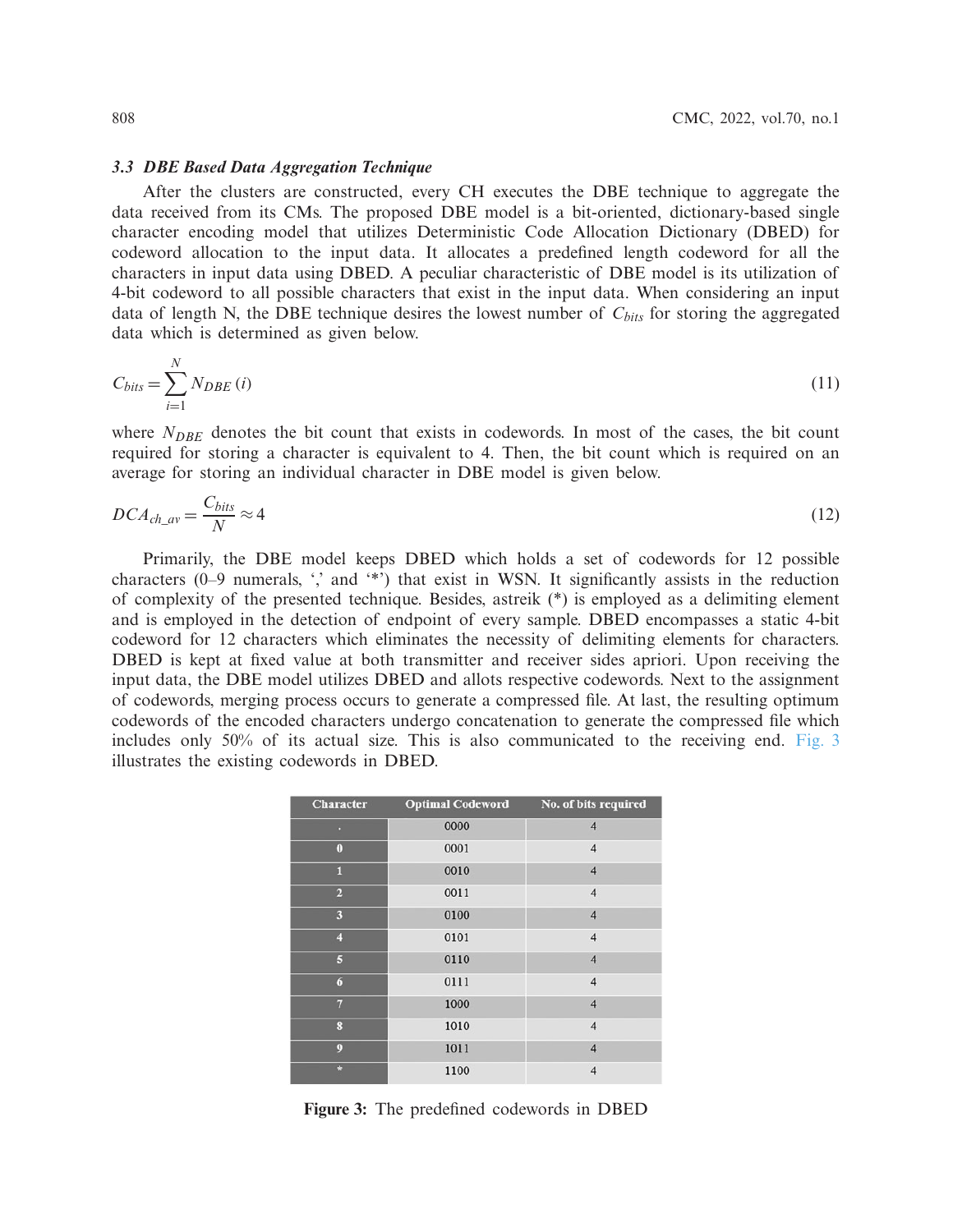### **4 Performance Validation**

This section validates the efficiency of the proposed T2FLCH-LCDA model against existing methods. The results were examined under three distinct scenarios and on the basis of location of the BS. BS is located at the center of WSN in first scenario whereas it is exterior to WSN in the second scenario, though not very far from the monitored area. In third scenario, the BS is positioned far away from the WSN. In order to detect the aggregation performance of LCDA technique, a set of simulations was performed on benchmark WSN dataset.

### *4.1 Energy Efficiency Analysis*

[Fig. 4](#page-8-0) depicts the results from energy consumption analysis of the proposed T2FLCH-LCDA model against existing methods under scenario 1. The figure demonstrates that the LEACH model consumed the maximum amount of energy than other methods. Followed by, the EEUC model consumed a slightly low energy over LEACH, but not lower than other methods. Next to that, PEGASIS model accomplished a moderate energy consumption per round which remained uniform over several rounds of execution. Then, CRT1FLACO and CRT2FLACO techniques demonstrated closer and competitive energy consumption outcomes. But the presented T2FLCH-LCDA technique consumed the least amount of energy, compared to existing techniques, over several rounds of execution.

<span id="page-8-0"></span>

**Figure 4:** The energy consumption analysis of T2FLCH-LCDA model under scenario 1

[Fig. 5](#page-9-0) illustrates the results attained from energy consumption analysis of T2FLCH-LCDA model against existing methods under scenario 2. The figure showcases that the LEACH model consumed the maximum amount of energy compared to all other methods. Followed by, EEUC model consumed somewhat lesser energy than LEACH, but not lower than other methods. Next to that, PEGASIS model consumed a moderate amount of energy per round which remained uniform over several rounds of execution. Afterward, CRT1FLACO and CRT2FLACO models demonstrated closer and competitive energy consumption outcomes. But the presented T2FLCH-LCDA approach consumed the least amount of energy, compared to existing methods, over several rounds of execution.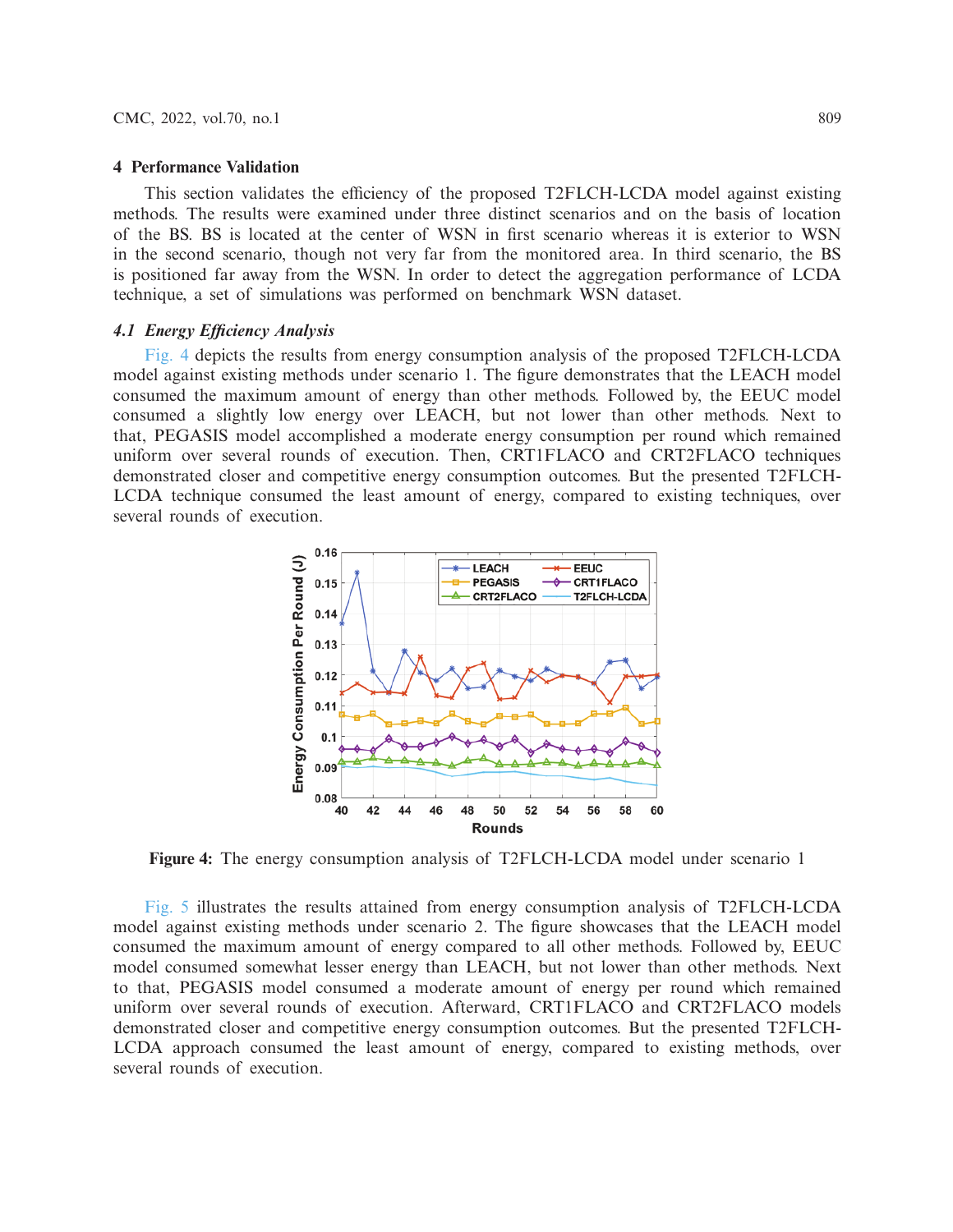

**Figure 5:** The energy consumption analysis of T2FLCH-LCDA model under scenario 2

[Fig. 6](#page-9-1) demonstrates the results accomplished from energy consumption analysis of T2FLCH-LCDA technique against existing methods under scenario 3. The figure demonstrates that the LEACH model consumed the maximum amount of energy compared to all other methods. Then, EEUC model reduced its energy consumption over LEACH model, but not less than other methods. Next to that, the PEGASIS method accomplished a uniform and moderate energy consumption across several rounds of execution. Then, CRT1FLACO and CRT2FLACO approaches demonstrated closer and competitive energy consumption outcomes. But the proposed T2FLCH-LCDA technique exhibited the least energy consumption, compared to other models, over several rounds of execution.

<span id="page-9-1"></span><span id="page-9-0"></span>

**Figure 6:** The energy consumption analysis of T2FLCH-LCDA model under scenario 3

# *4.2 Network Lifetime Analysis*

[Tab. 1](#page-10-0) shows the network lifetime analysis results for the proposed T2FLCH-LCDA model in terms of FND, HND, and LND.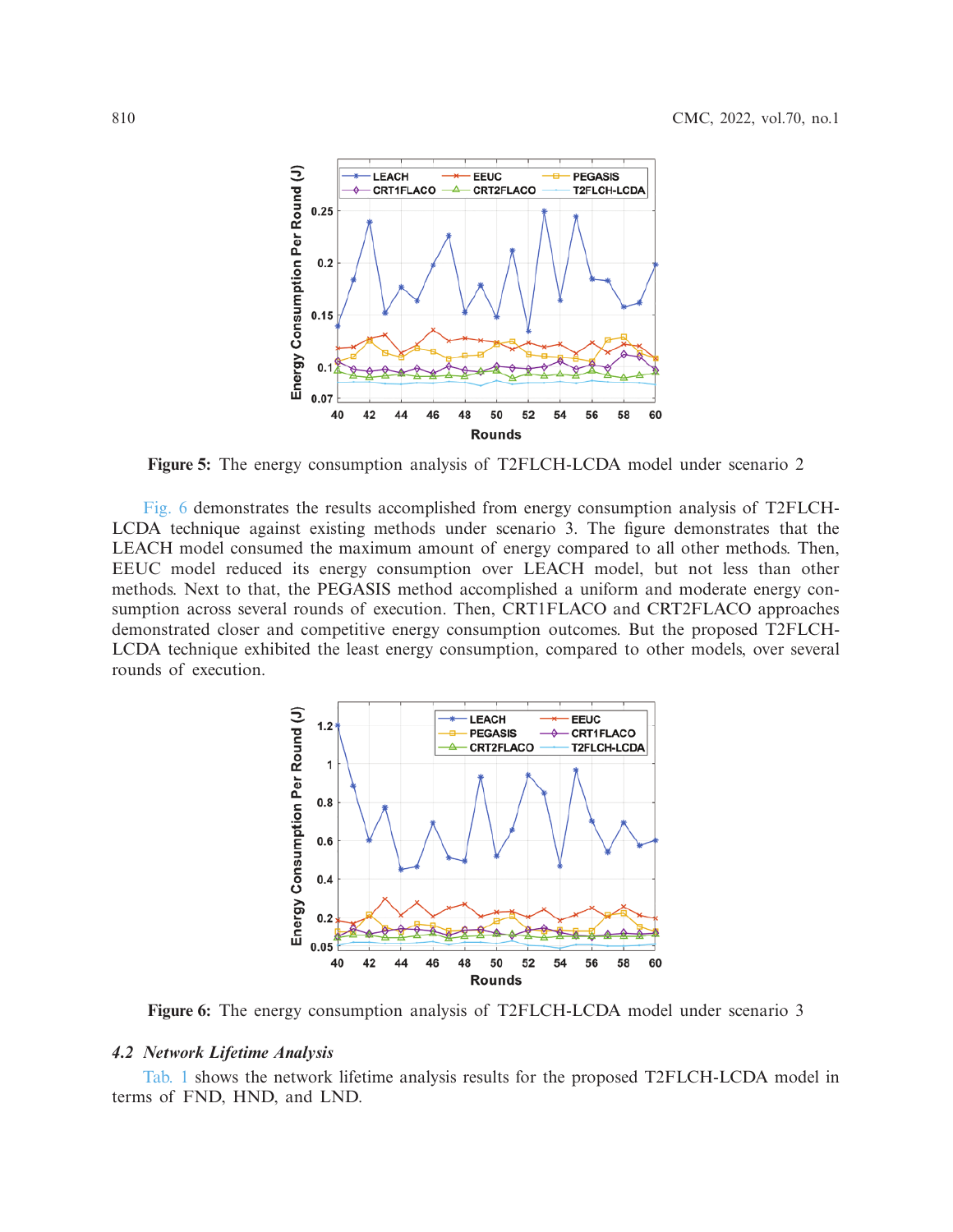|                  | Scenario-1 |            |            |
|------------------|------------|------------|------------|
| Methods          | <b>FND</b> | <b>HND</b> | <b>LND</b> |
| <b>LEACH</b>     | 689        | 813        | 881        |
| <b>EEUC</b>      | 696        | 879        | 930        |
| <b>PEGASIS</b>   | 263        | 986        | 1139       |
| <b>CRT1FLACO</b> | 1004       | 1027       | 1056       |
| <b>CRT2FLACO</b> | 1012       | 1074       | 1133       |
| T2FLCH-LCDA      | 1026       | 1092       | 1157       |
|                  | Scenario-2 |            |            |
| Methods          | <b>FND</b> | <b>HND</b> | <b>LND</b> |
| <b>LEACH</b>     | 277        | 659        | 920        |
| <b>EEUC</b>      | 739        | 845        | 939        |
| <b>PEGASIS</b>   | 254        | 881        | 1070       |
| <b>CRT1FLACO</b> | 1000       | 1023       | 1036       |
| <b>CRT2FLACO</b> | 1028       | 1099       | 1117       |
| T2FLCH-LCDA      | 1059       | 1143       | 1139       |
|                  | Scenario-3 |            |            |
| Methods          | <b>FND</b> | <b>HND</b> | <b>LND</b> |
| <b>LEACH</b>     | 61         | 173        | 402        |
| <b>EEUC</b>      | 84         | 332        | 499        |
| <b>PEGASIS</b>   | 208        | 638        | 814        |
| <b>CRT1FLACO</b> | 660        | 764        | 807        |
| <b>CRT2FLACO</b> | 702        | 795        | 849        |
| T2FLCH-LCDA      | 752        | 843        | 880        |

<span id="page-10-0"></span>**Table 1:** The network lifetime analysis results for the proposed T2FLCH-LCDA model against existing models with respect to FND, HND and LND

[Fig. 7](#page-11-0) portrays the results from network lifetime analysis of T2FLCH-LCDA model under scenario 1. From the figure, it can be understood that the LEACH model offered ineffective outcomes with least FND, HND, and LND values from 689, 813, and 881 rounds respectively. Followed by, EEUC technique accomplished a slightly higher outcome with FND, HND, and LND values from 696, 879, and 930 rounds respectively. Next to that, the PEGASIS model showcased a certainly improved lifetime with FND, HND, and LND values from 263, 986, and 1139 rounds respectively. Meanwhile, the CRT1FLACO model accomplished a moderate lifetime with its FND, HND, and LND values from 1004, 1027, and 1056 rounds respectively. Furthermore, the CRT2FLACO model achieve a reasonable lifetime with FND, HND, and LND values from 1012, 1074, and 1133 rounds respectively. However, the T2FLCH-LCDA model accomplished the maximum lifetime with FND, HND, and LND values from 1026, 1092, and 1157 rounds respectively.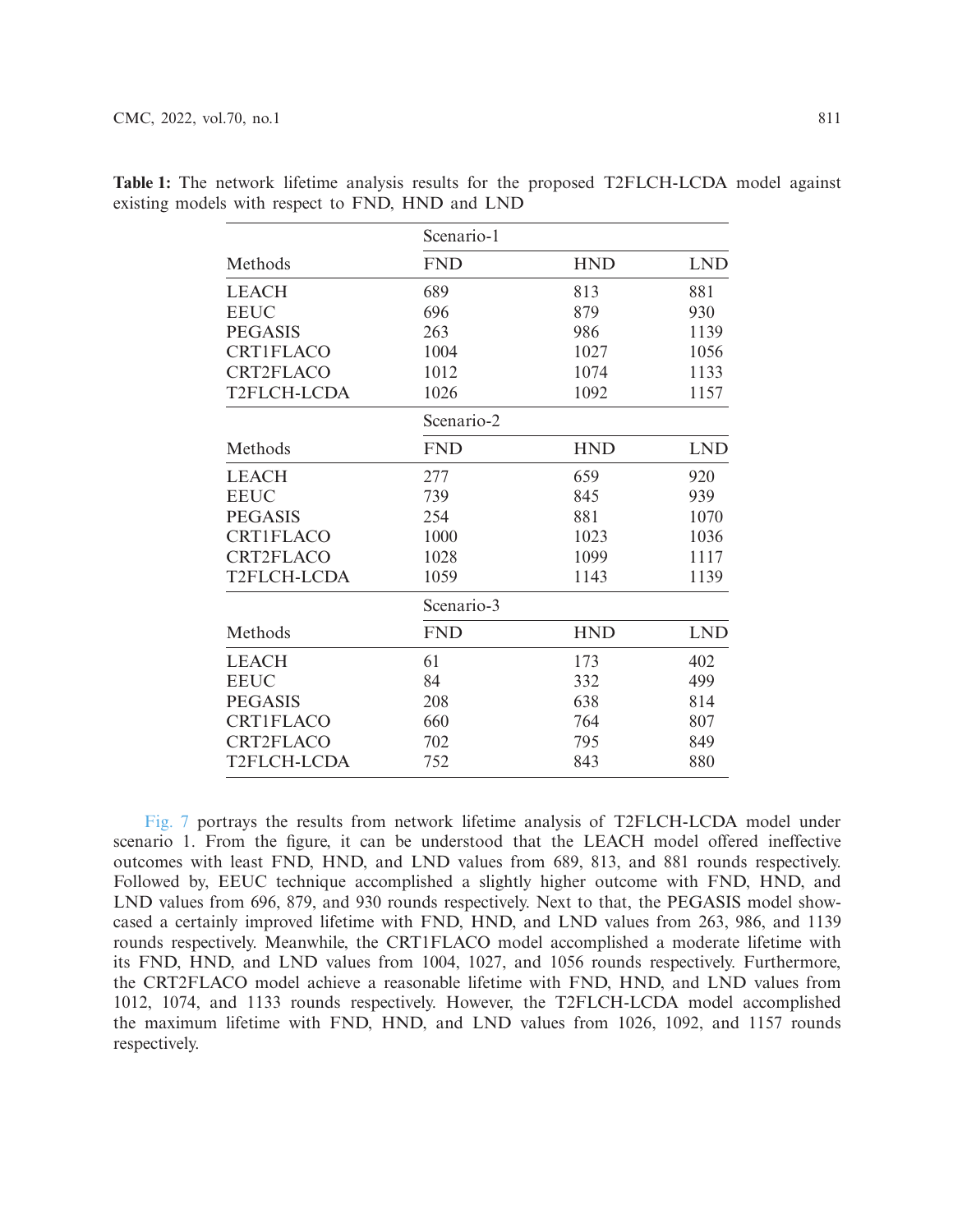<span id="page-11-0"></span>

**Figure 7:** The network lifetime analysis of T2FLCH-LCDA model on scenario 1

[Fig. 8](#page-11-1) examines the network lifetime analysis of the proposed T2FLCH-LCDA model under scenario 2. From the figure, it can be understood that the LEACH method offered ineffective results with minimum FND, HND, and LND values from 277, 659, and 920 rounds respectively. Then, the EEUC technique accomplished a slightly higher outcome with its FND, HND, and LND values from 739, 845, and 939 rounds correspondingly. Then, the PEGASIS model showcased a certainly higher lifetime with FND, HND, and LND values from 254, 881, and 1070 rounds correspondingly. Followed by, CRT1FLACO model accomplished a moderate lifetime with FND, HND, and LND values from 1000, 1023, and 1036 rounds respectively. Furthermore, the CRT2FLACO model attained a reasonable lifetime with FND, HND, and LND values from 1028, 1099, and 1117 rounds respectively. However, the proposed T2FLCH-LCDA approach produced a superior lifetime with FND, HND, and LND values from 1059, 1143, and 1139 rounds correspondingly.

<span id="page-11-1"></span>

**Figure 8:** The network lifetime analysis of T2FLCH-LCDA model on scenario 2

[Fig. 9](#page-12-0) inspects the network lifetime analysis results of the proposed T2FLCH-LCDA model under scenario 3. From the figure, it can be inferred that the LEACH model offered an ineffective outcome with the least FND, HND, and LND values from 61, 173, and 402 rounds respectively. In line with this, EEUC technique somewhat accomplished a higher result with FND, HND, and LND values from 84, 332, and 499 rounds respectively. The PEGASIS model, on the other hand,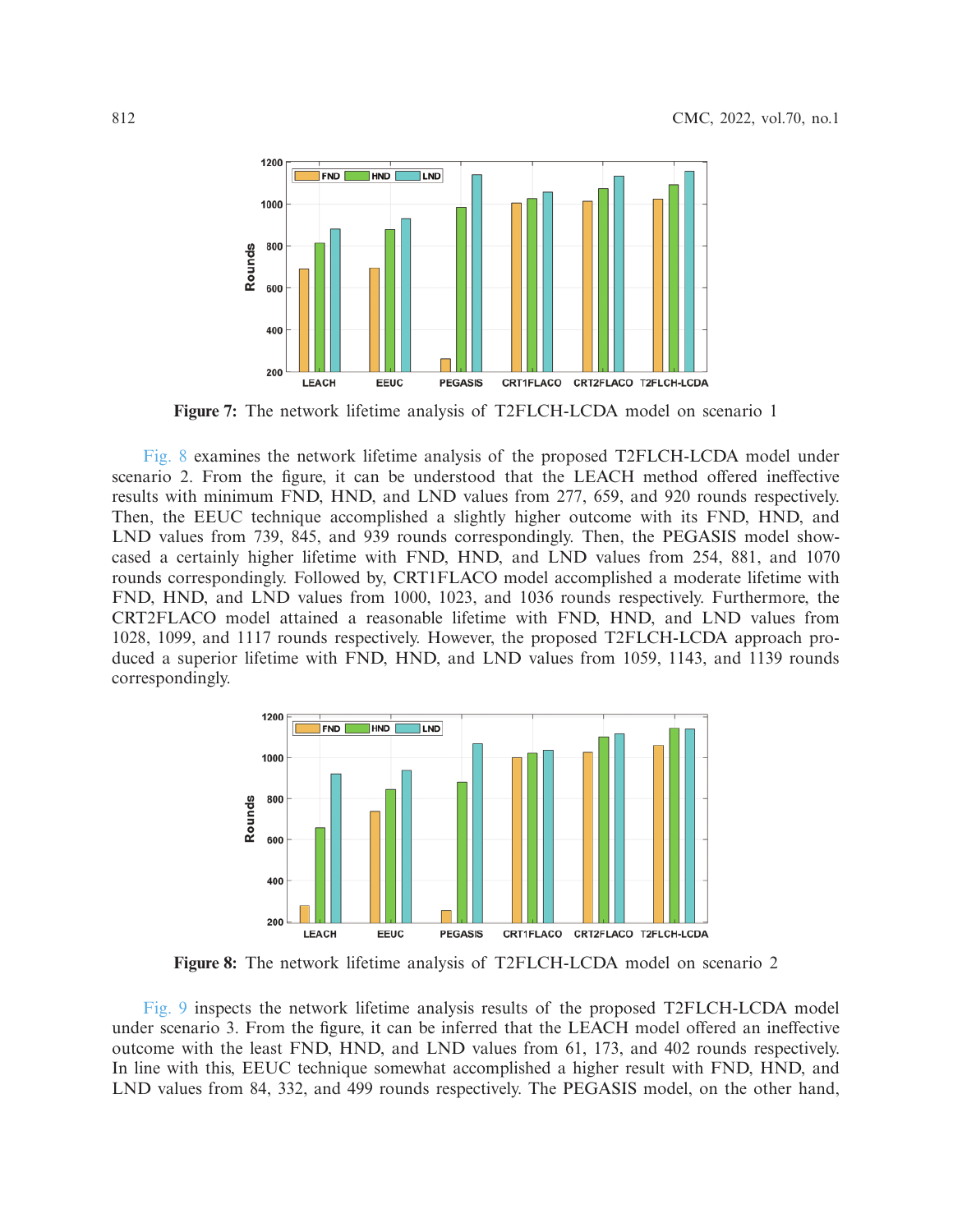showcased a certainly improved lifetime with FND, HND, and LND values from 208, 638, and 814 rounds respectively. Meanwhile, the CRT1FLACO technique accomplished a moderate lifetime with FND, HND, and LND values from 660, 764, and 807 rounds correspondingly. Furthermore, the CRT2FLACO model attained a reasonable lifetime with FND, HND, and LND values from 702, 795, and 849 rounds respectively. However, the proposed T2FLCH-LCDA model produced a higher lifetime with FND, HND, and LND values from 752, 843, and 880 rounds correspondingly.

<span id="page-12-0"></span>

**Figure 9:** The network lifetime analysis of T2FLCH-LCDA model on scenario 3

# *4.3 Compression Ratio Analysis*

[Tab. 2](#page-12-1) illustrates the results for compressed size and CR analysis of LCDA model on the applied WSN datasets. From the table, it is apparent that the LCDA model exhibited the optimal performance in terms of compressed size and CR. For instance, for test LU\_84 Temp dataset, the LCDA model compressed the file size of 3135824 bits into 398574 bits with a CR of 0.1271. In case of test FN\_101 Temp dataset, the LCDA model compressed the file size of 680368 bits into 126436 bits with a CR of 0.1858. In case of test LG\_20 Temp dataset, the LCDA method compressed the file size of 1043032 bits into 218494 bits with a CR of 0.2095. In line with this, test LU\_84 RH dataset was compressed by LCDA approach from a file size of 4096168 bits into 732134 bits with a CR of 0.1787. Meantime, on the test FN\_101 RH dataset, the LCDA approach compressed the file size of 696704 bits into 154389 bits with a CR of 0.2216. At last, test LG\_20 RH dataset file size was compressed by LCDA technique from 1358872 bits into 329701 bits with a CR of 0.2426.

<span id="page-12-1"></span>**Table 2:** The results of the LCDA analysis on various WSN datasets in terms of compressed size and CR

| Dataset          | Ori. size (Bits) | Comp. size (Bits) | Comp. ratio |
|------------------|------------------|-------------------|-------------|
| $LU_84$ Temp     | 3135824          | 398574            | 0.1271      |
| $FN_101$ Temp    | 680368           | 126436            | 0.1858      |
| $LG_20$ Temp     | 1043032          | 218494            | 0.2095      |
| LU 84 RH         | 4096168          | 732134            | 0.1787      |
| <b>FN 101 RH</b> | 696704           | 154389            | 0.2216      |
| LG 20 RH         | 1358872          | 329701            | 0.2426      |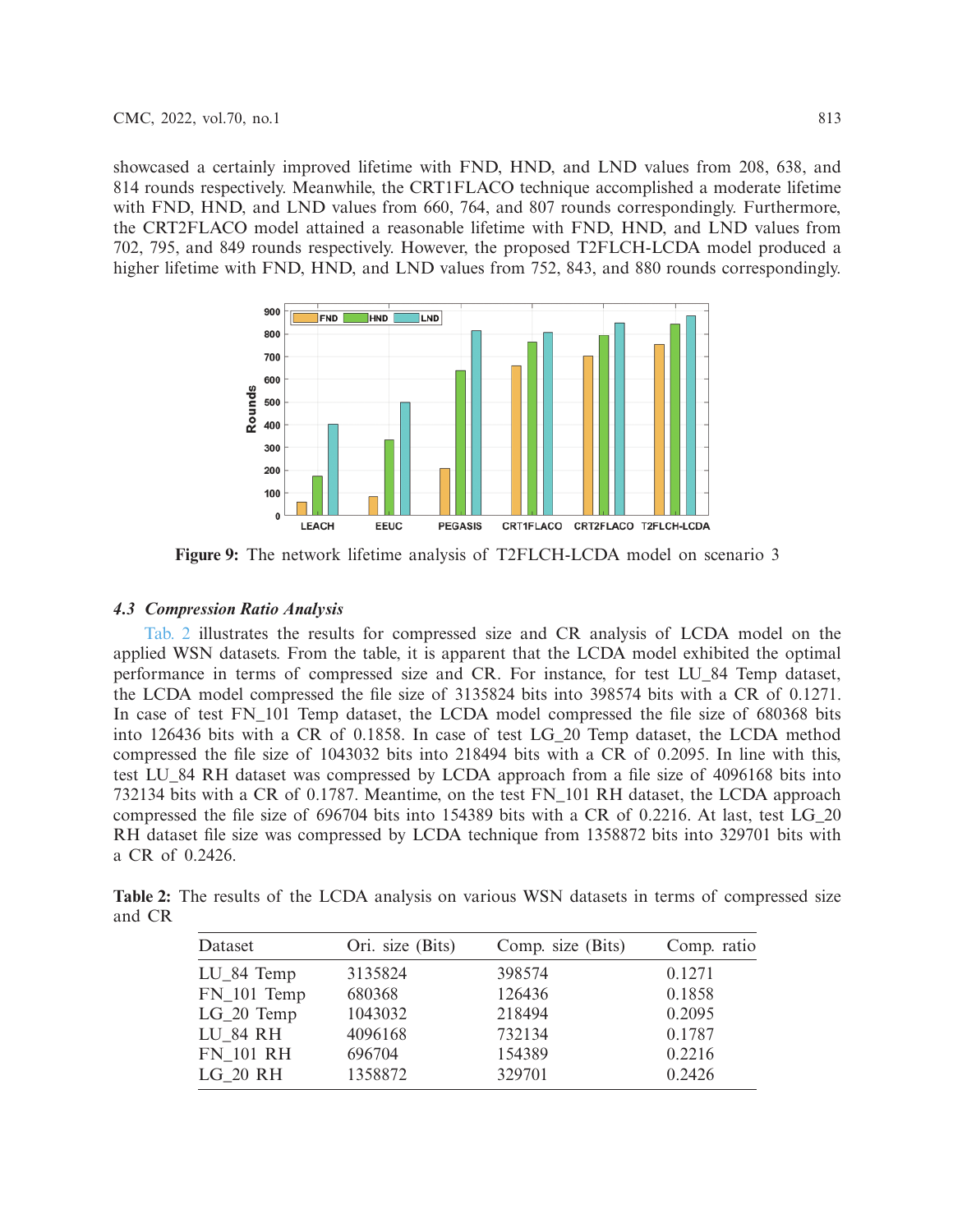### *4.4 Power Saving Analysis*

The results of the detailed power saving analysis of LCDA model with existing data aggregation techniques are shown in [Fig. 10.](#page-13-0)



<span id="page-13-0"></span>**Figure 10:** The power saving analysis of LCDA model

From the obtained values, it is inferred that the LCDA model showcased superior power saving performance over other methods. For test LU 84 Temp dataset, LCDA technique achieved the maximum power saving of 92.74%, whereas the LCE, S-LZW, ALDC, and FELACS techniques resulted in minimum power saving such as 66.62%, 41.69%, 70.07%, and 70.61% respectively. In case of test FN 101 Temp dataset, a high power saving of 89.38% was accomplished by the proposed LCDA model, whereas the LCE, S-LZW, ALDC, and FELACS techniques saved lesser energy such as 60.41%, 20.38%, 62.55%, and 62.90% correspondingly. Besides, for the test LG 20 Temp dataset, a maximum power saving of 88.03% was attained by the proposed LCDA technique, whereas the LCE, S-LZW, ALDC, and FELACS models achieved lesser power saving such as 47.16%, 10.88%, 50.74%, and 51.30% respectively. Further, for test LU 84 RH dataset, a maximal power saving of 88.08% was accomplished by LCDA technique, whereas the LCE, S-LZW, ALDC, and FELACS methodologies accomplished a minimal power saving of 49.06%, 8.323%, 54.05%, and 54.83% respectively.

Simultaneously, on test FN 101 RH dataset, a maximum power saving of 85.23% was attained by the proposed LCDA technique, whereas the LCE, S-LZW, ALDC, and FELACS techniques saved less power such as  $49.46\%$ , 15.04%, 55.11%, and 56.27% correspondingly. For test LG 20 RH dataset, a superior power saving of 83.82% was reached by LCDA approach, whereas the LCE, S-LZW, ALDC, and FELACS techniques accomplished low power saving such as 30.81%, 12.57%, 37.16%, and 38.47% correspondingly. The experimental values inferred that the T2FLCH-LCDA technique achieved maximum energy efficiency, lifetime, CR, and power saving over the compared methods. The proposed model improves energy efficiency than the methods compared due to the inclusion of effective clustering technique and data aggregation approach.

# **5 Conclusion**

The current research article presented a novel T2FLCH-LCDA technique for WSN. Primarily, the nodes are randomly used in the target region. Then, the initialization of the nodes occurs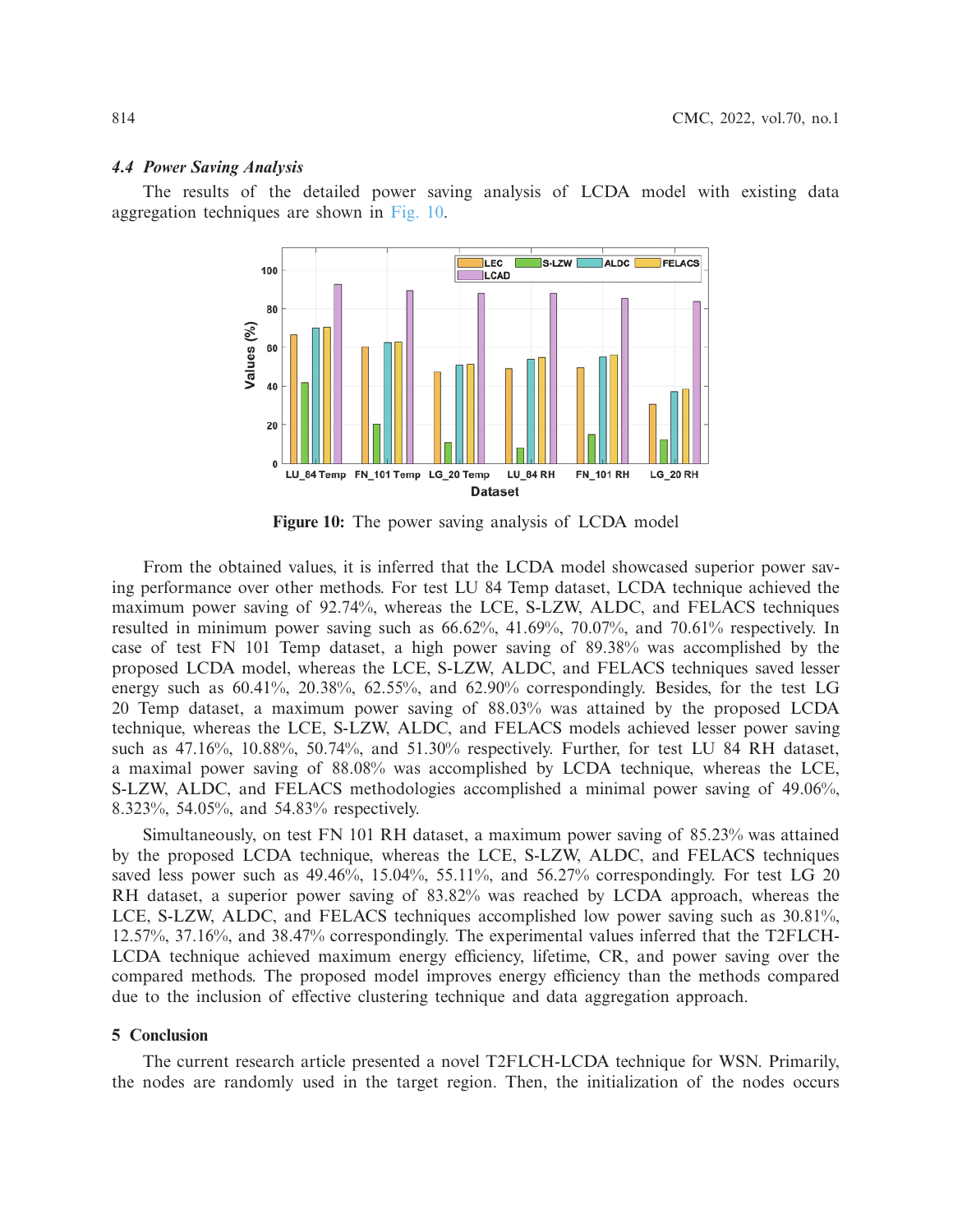after which CH selection process is executed using T2FLCH technique. T2FLCH technique has three input parameters namely, RE, DBS, and NC which are used in CH selection and cluster construction processes. Once the CHs are selected, the nearby nodes join the CHs and form clusters. Then, the CM transmits the data to CH which performs the data aggregation process using LCDA technique. This technique is loaded with DBE process to perform data aggregation at CHs. Finally, the aggregated data is passed on to BS. The T2FLCH-LCDA technique was simulated under three dissimilar scenarios based on the position of BS. The experimental values inferred that the T2FLCH-LCDA technique achieved maximum energy efficiency, lifetime, CR, and power saving over the compared methods.

**Funding Statement:** The authors received no specific funding for this study.

**Conflicts of Interest:** The authors declare that they have no conflicts of interest to report regarding the present study.

# **References**

- <span id="page-14-0"></span>[1] S. Arjunan and P. Sujatha, "Lifetime maximization of wireless sensor network using fuzzy based unequal clustering and ACO based routing hybrid protocol," *Applied Intelligence*, vol. 48, no. 8, pp. 2229–2246, 2017.
- <span id="page-14-1"></span>[2] F. Hajjej, M. Hamdi, R. Ejbali and M. Zaied, "A distributed coverage hole recovery approach based on reinforcement learning for wireless sensor networks," *Ad Hoc Networks*, vol. 101, no. 4, pp. 1–41, 2020.
- <span id="page-14-2"></span>[3] M. Abujubbeh, F. A. Turjman and M. Fahrioglu, "Software-defined wireless sensor networks in smart grids: An overview," *Sustainable Cities and Society*, vol. 51, no. July, pp. 1–18, 2019.
- <span id="page-14-3"></span>[4] S. Arjunan and P. Sujatha, "A survey on unequal clustering protocols in wireless sensor networks," *Journal of King Saud University-Computer and Information Sciences*, vol. 31, no. 3, pp. 304–317, 2019.
- <span id="page-14-4"></span>[5] D. Gupta, A. Khanna, S. K. Lakshmanaprabu, K. Shankar, V. Furtado *et al.,* "Efficient artificial fish swarm based clustering approach on mobility aware energy-efficient for MANET," *Transactions on Emerging Telecommunications Technologies*, vol. 30, no. 9, pp. e3524, 2019.
- <span id="page-14-5"></span>[6] J. Uthayakumar, T. Vengattaraman and P. Dhavachelvan, "A new lossless neighborhood indexing sequence (NIS) algorithm for data compression in wireless sensor networks," *Ad Hoc Networks*, vol. 83, no. 2009, pp. 149–157, 2019.
- <span id="page-14-6"></span>[7] M. Moorthi and R. Thiagarajan, "Energy consumption and network connectivity based on novel-LEACH-POS protocol networks," *Computer Communications*, vol. 149, no. 1, pp. 90–98, 2020.
- <span id="page-14-7"></span>[8] D. Agrawal and S. Pandey, "FUCA: Fuzzy-based unequal clustering algorithm to prolong the lifetime of wireless sensor networks," *International Journal of Communication Systems*, vol. 31, no. 2, pp. 1–18, 2017.
- <span id="page-14-8"></span>[9] I. Gupta, D. Riordan and Srinivas Sampalli, "Cluster-head election using fuzzy logic for wireless sensor networks," in *3rd Annual Communication Networks and Services Research Conf.*, Halifax, NS, Canada, pp. 255–260, 2005.
- <span id="page-14-9"></span>[10] F. Zhang, Q. Zhang and Z. Sun, "ICT2TSK: An improved clustering algorithm for WSN using a type-2 Takagi–Sugeno–Kang fuzzy logic system," in *2013 IEEE Symp. on Wireless Technology & Applications*, Kuching, Malaysia, pp. 153–158, 2013.
- <span id="page-14-10"></span>[11] W. Heinzelman, A. Chandrakasan and H. Balakrishnan, "An application-specific protocol architecture for wireless microsensor networks," *IEEE Transactions on Wireless Communications*, vol. 1, no. 4, pp. 660–670, 2002.
- <span id="page-14-11"></span>[12] K. Thangaramya, K. Kulothungan, R. Logambigai, M. Selvi, S. Ganapathy *et al.,* "Energy aware cluster and neuro-fuzzy based routing algorithm for wireless sensor networks in IoT," *Computer Networks*, vol. 151, no. 12, pp. 211–223, 2019.